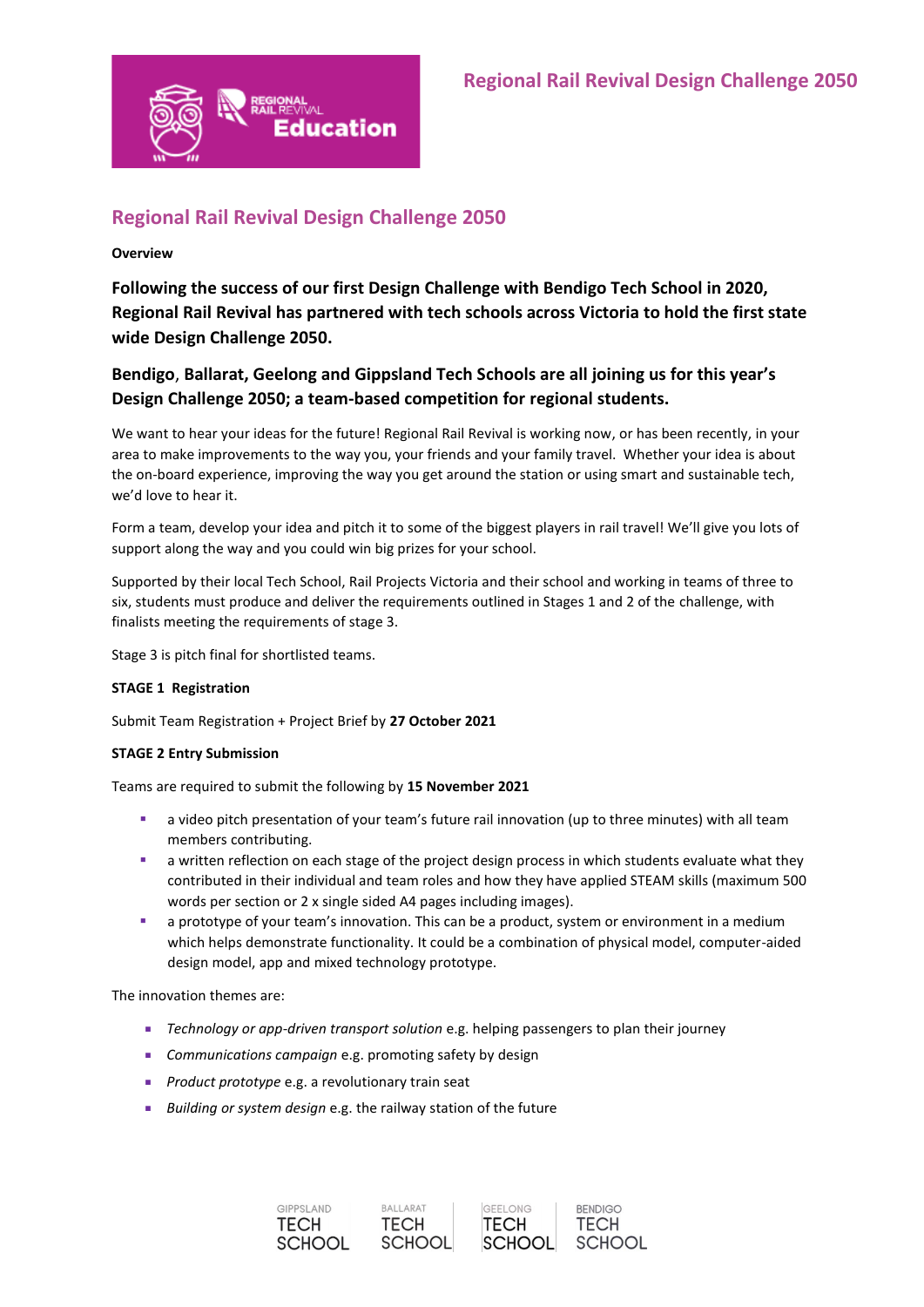

Teams are encouraged to explore a creative solution for how to present their idea. The prototype and any accompanying presentation materials must be appropriately sized for ease of transportation in a car or on public transport.

## **STAGE 3 Pitch Final**

Shortlisted teams attend a Pitch + Presentation workshop on **2 December 2021**.

Shortlisted teams pitch/present their entry at a live Pitch Final at the Gala Pitch Final Awards and Lunch on **6 December 2021** (Venue TBC).

At the Gala Pitch Final teams will pitch/present to an adjudication panel comprising senior staff from Tech School's and Rail Projects Victoria and other community stakeholders. Teams will answer questions from the panel. Winning teams will be announced at this event.

### **Your local Tech School will provide you with:**

- Digital teacher/student support pack, including posters, Q and A sheet, rules, a timeline with key dates and templates for entries
- The Online Challenge Starter Day, **19 October 2021**, where we will explain the challenge in detail and students will participate in a series of preparatory workshops led by the Tech Schools, Rail Projects Victoria and industry mentors
- Prototyping workshops to support school teams develop solutions.

#### **Schools need to:**

- Provide a member of staff to coordinate student teams.
- Submit a completed Team Registration + Project Brief received by no later than **5.00pm, 27 October 2021.**
- Arrange your school program to allow for student participation in the Regional Rail Revival Design Challege 2050 during Term 4.
- Support students entering Regional Rail Revival Design Challege 2050 with the minimum suggested amount of guided learning hours in school.
- Work with the Regional Rail Revival Design Challege 2050 partners to provide feedback and evaluation data to students.

#### **Benefits**

#### **Innovation:**

The Regional Rail Revival Design Challege 2050 is designed along real-world principles, giving students an opportunity to develop an active learning project which can be added to their CVs or personal folios. Students learn about career pathways and gain insights into the enterprise skills needed for the future of work.

#### **Work, life and enterprise skills:**

The Regional Rail Revival Design Challege 2050 is designed to inspire young people to develop their confidence and skills. These include collaboration, communication, project and time management, and analytical, research, creative, numeracy and literacy skills.

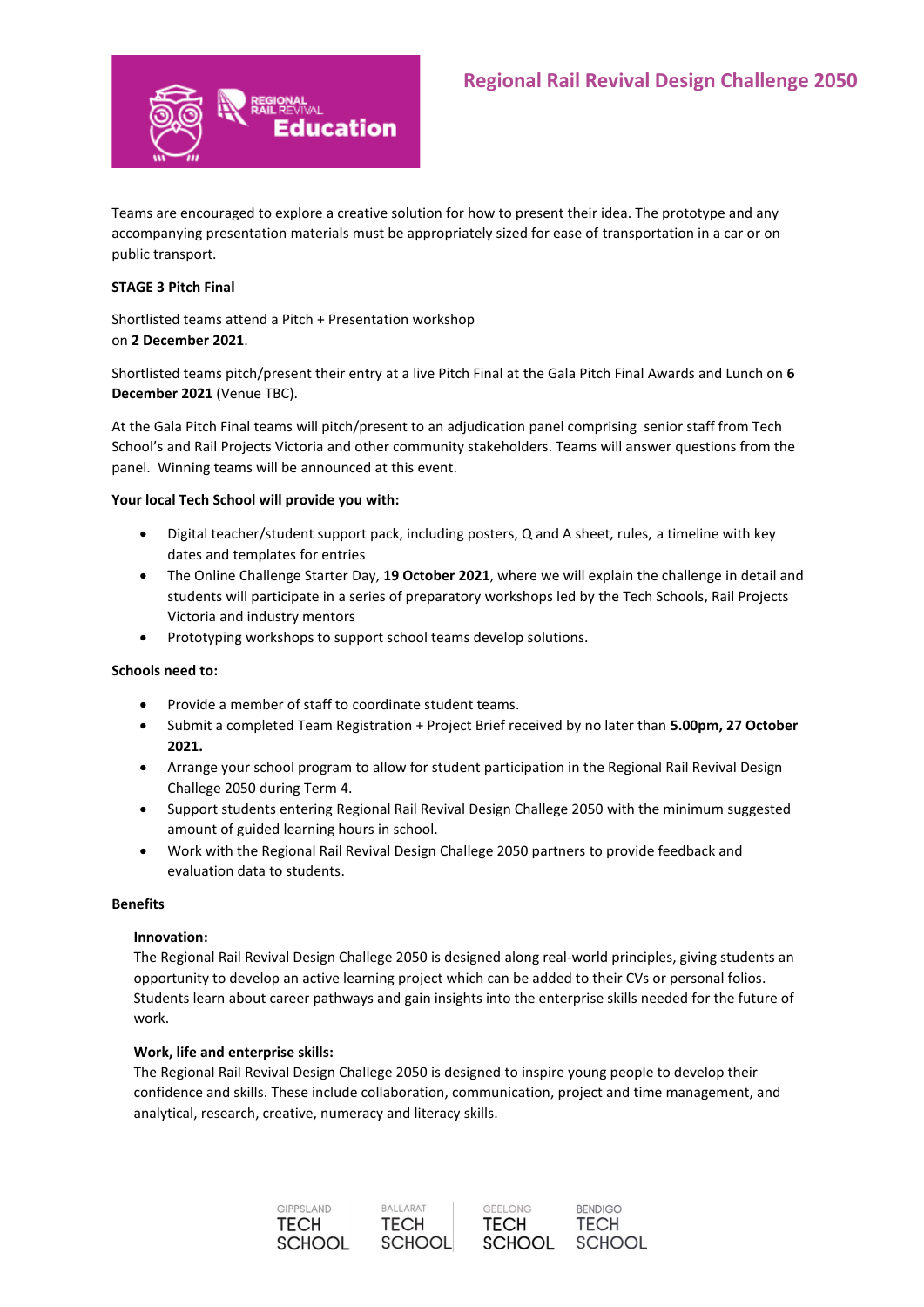

#### **Enhances curriculum with STEAM capabilities:**

Regional Rail Revival Design Challege 2050 complements a wide range of subjects including engineering, technology and ICT, science, mathematics, visual arts, visual communication and design, English, humanities and business. See challenge rubric with curriculum mapping (APPENDIX 2) for more detail.

#### **Eligibility**

Primary and Secondary Schools in years 4-6 in Gippsland, 7-10 in Geelong and 5-10 in Bendigo and Ballarat regions, as invited by their local tech school, are eligible to enter the challenge. The number of teams from each school that can be supported is limited and will be determined by your local Tech School in consideration of school size and available resources, fairness and equity.

#### **Delivery methods**

The Regional Rail Revival Design Challege 2050 is designed to be delivered in school flexibly to suit your cohort of students and teams. We recommend a blend of guided and independent learning following the Online Challenge Starter Day on **Monday 19 October**.

| <b>Date</b>   | Time                     | Event                                                              |
|---------------|--------------------------|--------------------------------------------------------------------|
| 12 Aug        | $4.00pm - 5.00pm$        | Online Teacher info briefing                                       |
| 12 Aug        | $\overline{\phantom{a}}$ | Starter Day registrations open                                     |
| 19 Oct        | $9.30$ am - 11am         | Regional Rail Revival Design Challege 2050 Starter Session for     |
|               |                          | <b>Secondary students</b>                                          |
| 21 Oct        | $9.30$ am - 11am         | Regional Rail Revival Design Challege 2050 Starter Session for     |
|               |                          | <b>Primary students</b>                                            |
| 27 Oct        | 5.00pm                   | <b>Team Registrations Close</b>                                    |
| $21$ Oct $-5$ | $4.00pm - 5.30pm$        | Online and after-school workshops that cover digital design skills |
| Nov           |                          | for competition entries                                            |
| 30 Oct        | $9.30$ am $- 2.30$ pm    | Primary School design comp' workshop                               |
| 15 Nov        | 5.00pm                   | Entry submissions due                                              |
| 22 Nov        | $\overline{\phantom{a}}$ | Shortlisted entries announced                                      |
| W/C 29        | $9.30$ am $- 2.30$ pm    | Pitch Workshop for shortlisted teams                               |
| Nov           |                          |                                                                    |
|               |                          |                                                                    |
| 6 Dec         | $12.00pm - 2.00pm$       | <b>Gala Pitch Final and Lunch</b>                                  |

#### **Key Dates Timeline**

\*All dates subject to change

After the Starter Day, we would suggest schools arrange between one and two guided learning hours per week with two or three independent learning hours per week over the period of the challenge, depending on your student capabilities and availability. Schools with limited resources may access a limited number of mentoring workshops hosted by your local Tech School. Additionally, Rail Projects Victoria staff will be available for support at times to be advised.





**RENDIGO** 

**TECH** 

**SCHOOL**